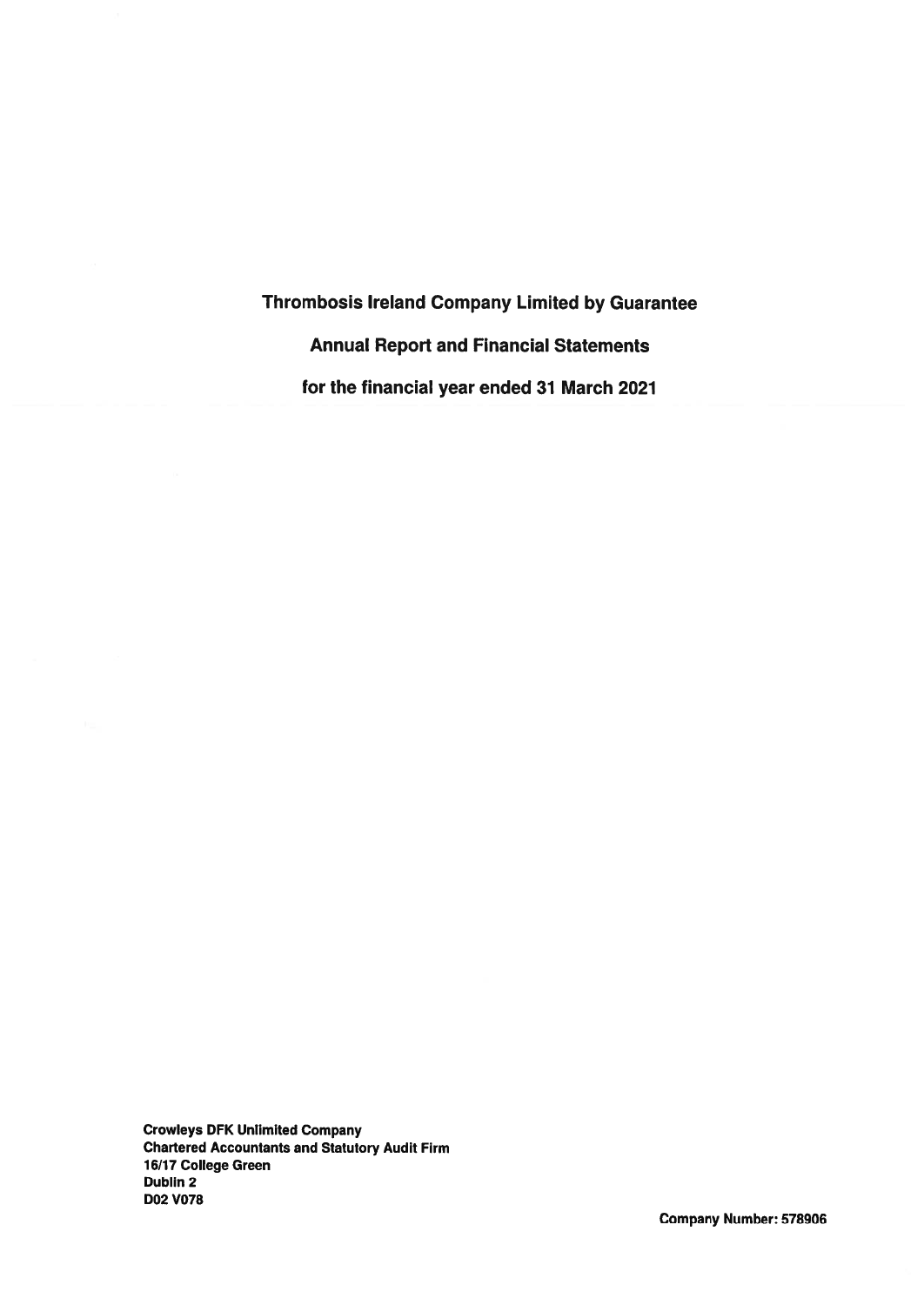# **Thrombosis Ireland Company Limited by Guarantee<br>CONTENTS**

|                                                | Page            |  |
|------------------------------------------------|-----------------|--|
| Directors and Other Information                | 3               |  |
| Directors' Report                              | $4 - 5$         |  |
| Directors' Responsibilities Statement          | $6\phantom{1}6$ |  |
| <b>Independent Auditor's Report</b>            | $7 - 8$         |  |
| Appendix to the Independent Auditor's Report   | 9               |  |
| <b>Income Statement</b>                        | 10              |  |
| <b>Statement of Financial Position</b>         | 11              |  |
| <b>Reconciliation of Members' Funds</b>        | 12              |  |
| <b>Cash Flow Statement</b>                     | 13              |  |
| Notes to the Financial Statements              | $14 - 17$       |  |
| Supplementary Information on Trading Statement | $19 - 20$       |  |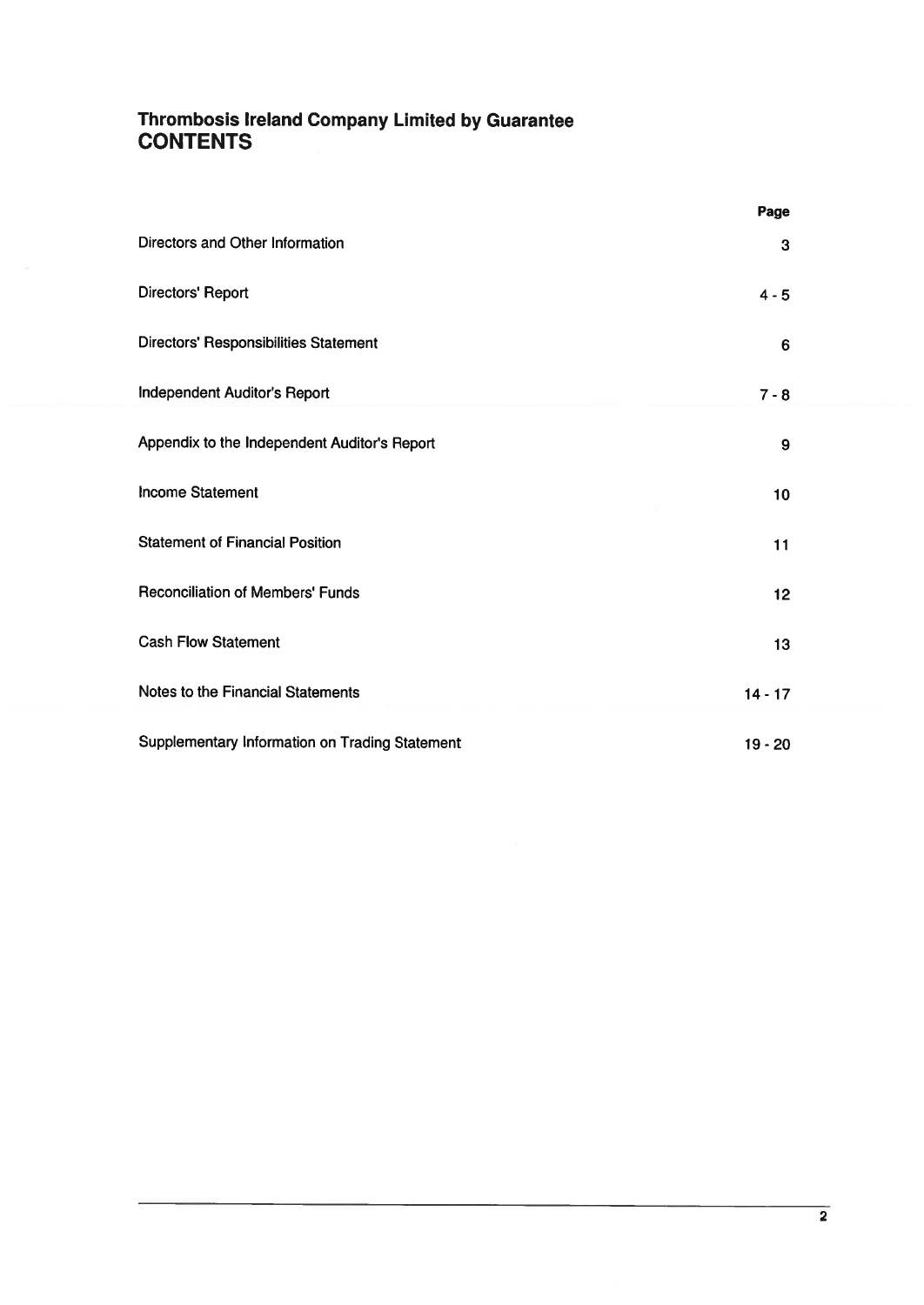# Thrombosis Ireland Company Limited by Guarantee<br>DIRECTORS AND OTHER INFORMATION

| <b>Directors</b>                              | James Carroll (Resigned 25 August 2020)<br>Mel Duignan<br><b>Karen Collins</b><br>Sean O'Neill (Resigned 25 August 2020)<br><b>Lauren Carey</b><br><b>Deirdre Kelly</b><br><b>Noel Carberry</b><br>Stephen Dowdall (Appointed 5 October 2020)<br>Guvanch Meredov (Appointed 31 July 2020) |
|-----------------------------------------------|-------------------------------------------------------------------------------------------------------------------------------------------------------------------------------------------------------------------------------------------------------------------------------------------|
| <b>Company Secretary</b>                      | <b>Lauren Carey</b>                                                                                                                                                                                                                                                                       |
| <b>Company Number</b>                         | 578906                                                                                                                                                                                                                                                                                    |
| <b>Charity Number</b>                         | CHY 22021 / CRA 20154240                                                                                                                                                                                                                                                                  |
| <b>Registered Office and Business Address</b> | Unit 4<br><b>Terenure Enterprise Centre</b><br>17 Rathfarnham Road<br>Dublin 6W                                                                                                                                                                                                           |
| <b>Auditors</b>                               | <b>Crowleys DFK Unlimited Company</b><br><b>Chartered Accountants and Statutory Audit Firm</b><br>16/17 College Green<br>Dublin <sub>2</sub><br>D02 V078                                                                                                                                  |
| <b>Bankers</b>                                | <b>Bank of Ireland</b><br>Rathfarnham Shopping Centre<br>Dublin 14                                                                                                                                                                                                                        |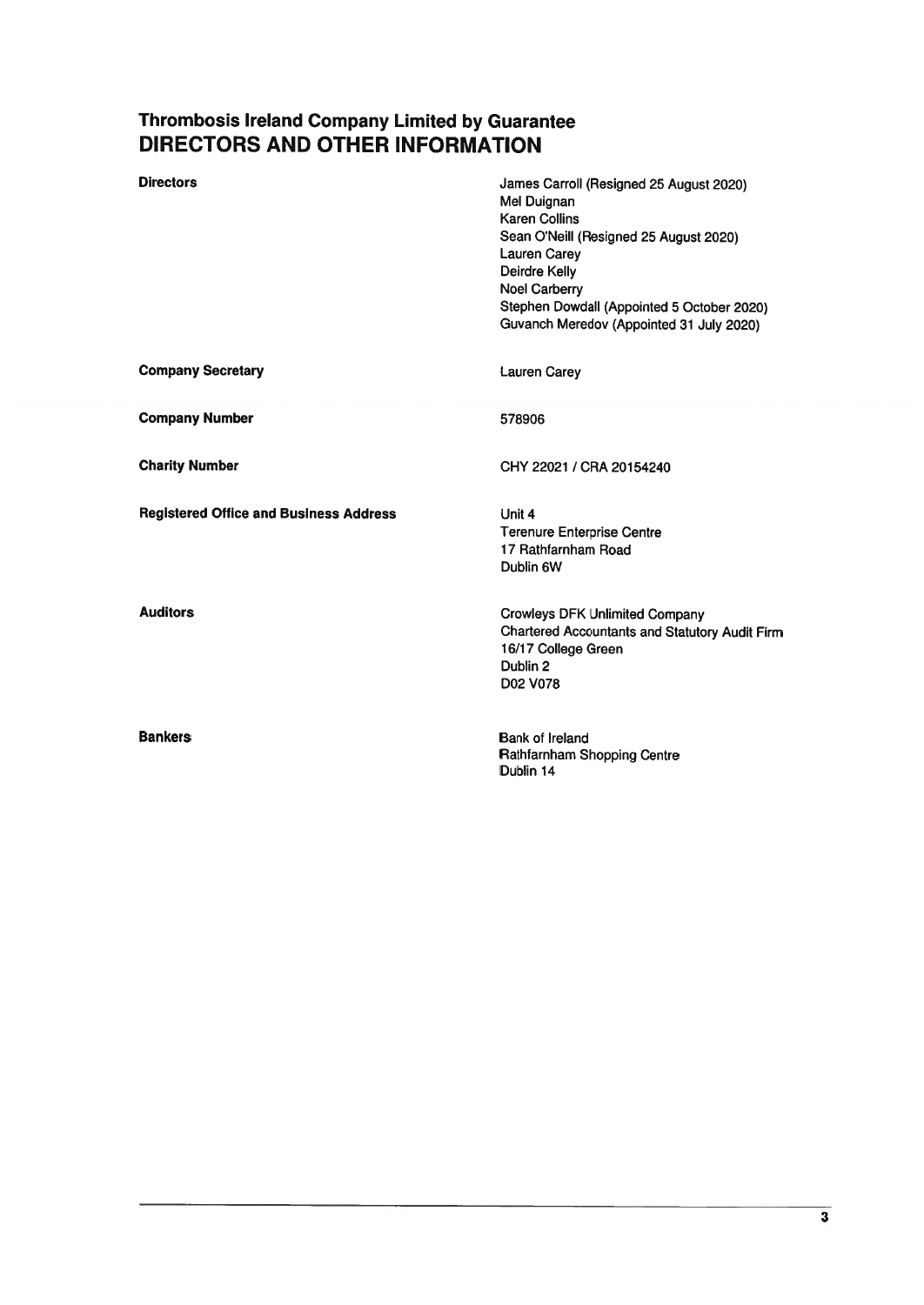# **Thrombosis Ireland Company Limited by Guarantee DIRECTORS' REPORT**

for the financial year ended 31 March 2021

The directors present their report and the audited financial statements for the financial year ended 31 March 2021.

### **Principal Activity**

To provide support, education and advocacy for patients with thrombosis. To promote information and national awareness of thrombosis for patients, medical staff and the general public. The provision of testing strips for patients and the provision of self-testing machines.

The Company is limited by guarantee not having a share capital.

### **Financial Results**

The surplus for the financial year after providing for depreciation amounted to  $\epsilon$ 23.283 (2020 -  $\epsilon$ 38.438).

At the end of the financial year, the company has assets of €92,434 (2020 - €66,447) and liabilities of €4,700 (2020 -€1,996). The net assets of the company have increased by €23,283.

## **Directors and Secretary**

The directors who served throughout the financial year, except as noted, were as follows:

James Carroll (Resigned 25 August 2020) Mel Duignan **Karen Collins** Sean O'Neill (Resigned 25 August 2020) **Lauren Carey** Deirdre Kelly **Noel Carberry** Stephen Dowdall (Appointed 5 October 2020) Guvanch Meredov (Appointed 31 July 2020)

The secretary who served throughout the financial year was Lauren Carey.

### **Future Developments**

The company plans to continue its present activities.

### **Political Contributions**

The company did not give any political donations during the year.

### **Auditors**

The auditors, Crowleys DFK Unlimited Company, (Chartered Accountants and Statutory Audit Firm) have indicated their willingness to continue in office in accordance with the provisions of section 383(2) of the Companies Act 2014.

# **Reserves Policy**

The Board of Thrombosis Ireland Company Limited by Guarantee has set a reserves policy which requires:

- Reserves are being maintained at a level which ensures that Thrombosis Ireland Company Limited by Guarantee core activity could continue during a period of unforeseen difficulty.

- A proportion of reserves are maintained in a readily releasable form.

This takes into account:

- Risks associated with income and expenditure being different from that budgeted.
- Planned activity level and potential opportunities.
- The organisation's contractual commitments.

The level of reserves is kept under constant review through ongoing financial reporting and production of annual audited financial statements.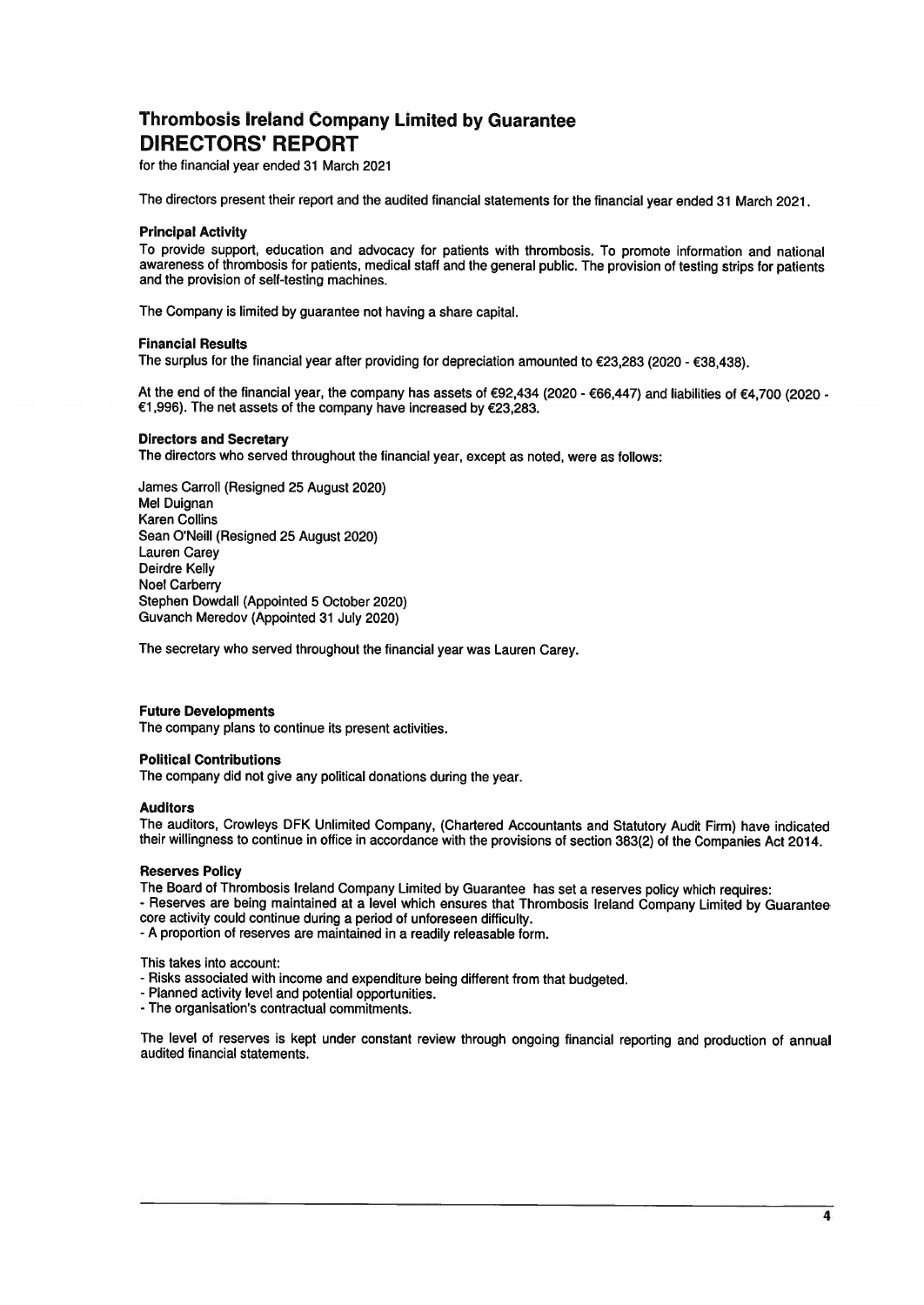# **Thrombosis Ireland Company Limited by Guarantee DIRECTORS' REPORT**

for the financial year ended 31 March 2021

## **Research and Development**

The company did not engage in any research or development during the year.

### **Going Concern**

The directors have prepared budgets for a period of at least twelve months from the date of the approval of the financial statements which demonstrate that there is no material uncertainty regarding the company's ability to meet its liabilities as they fall due, and to continue as a going concern. On this basis the directors consider it appropriate to prepare the financial statements on a going concern basis. Accordingly, these financial statements do not include<br>any adjustments to the carrying amounts and the classification of the assets and liabilities that may arise was unable to continue as a going concern.

# **Post Balance Sheet Events**

There have been no significant events affecting the Company since the year end.

## **Statement on Relevant Audit Information**

In accordance with section 330 of the Companies Act 2014, so far as each of the persons who are directors at the time this report is approved are aware, there is no relevant audit information of which the statutory auditors are unaware. The directors have taken all steps that they ought to have taken to make themselves aware of any relevant audit information and they have established that the statutory auditors are aware of that information.

### **Accounting Records**

To ensure that adequate accounting records are kept in accordance with sections 281 to 285 of the Companies Act 2014, the directors have employed appropriately qualified accounting personnel and have maintained appropriate computerised accounting systems. The accounting records are located at the company's office at Unit 4, Terenure Enterprise Centre, 17 Rathfarnham Road, Dublin 6W.

Signed on behalf of the board

Nel Duignan<br>Mel Duignan<br>Director<br>Date: <u>Stept</u> 6th 2021

**Stephen Dowdall Di**rector Dat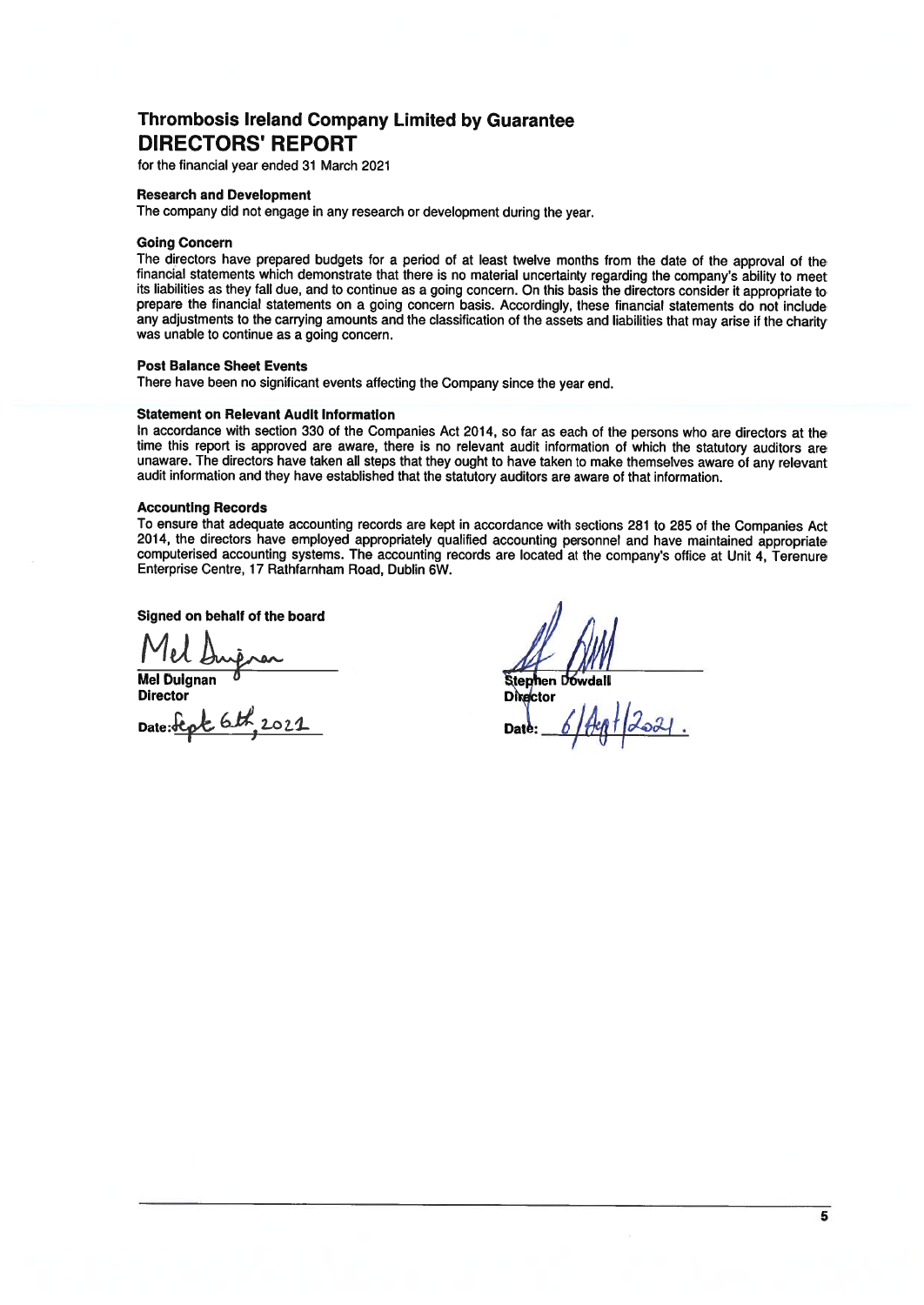# **Thrombosis Ireland Company Limited by Guarantee DIRECTORS' RESPONSIBILITIES STATEMENT**

for the financial year ended 31 March 2021

The directors are responsible for preparing the Directors' Report and the financial statements in accordance with applicable Irish law and regulations.

Irish company law requires the directors to prepare financial statements for each financial year. Under the law the directors have elected to prepare the financial statements in accordance with the Companies Act 2014 and FRS 102 "The Financial Reporting Standard applicable in the UK and Republic of Ireland", applying Section 1A of that Standard, issued by the Financial Reporting Council. Under company law, the directors must not approve the financial statements unless they are satisfied that they give a true and fair view of the assets, liabilities and financial position of the company as at the financial year end date and of the surplus or deficit of the company for the financial year and otherwise comply with the Companies Act 2014.

In preparing these financial statements, the directors are required to:

- select suitable accounting policies for the company financial statements and then apply them consistently;  $\ddot{\phantom{a}}$
- make judgements and accounting estimates that are reasonable and prudent:
- state whether the financial statements have been prepared in accordance with applicable accounting standards. identify those standards, and note the effect and the reasons for any material departure from those standards: and
- prepare the financial statements on the going concern basis unless it is inappropriate to presume that the company will continue in business.

The directors are responsible for ensuring that the company keeps or causes to be kept adequate accounting records which correctly explain and record the transactions of the company, enable at any time the assets, liabilities, financial position and surplus or deficit of the company to be determined with reasonable accuracy, enable them to ensure that the financial statements and Directors' Report comply with the Companies Act 2014 and enable the financial statements to be readily and properly audited. They are also responsible for safeguarding the assets of the company and hence for taking reasonable steps for the prevention and detection of fraud and other irregularities.

Signed on behalf of the board

**Mel Duignan** 

**Director** 

Date: Scot 6 th, 2021

**Stephen Dowdall Director** Date: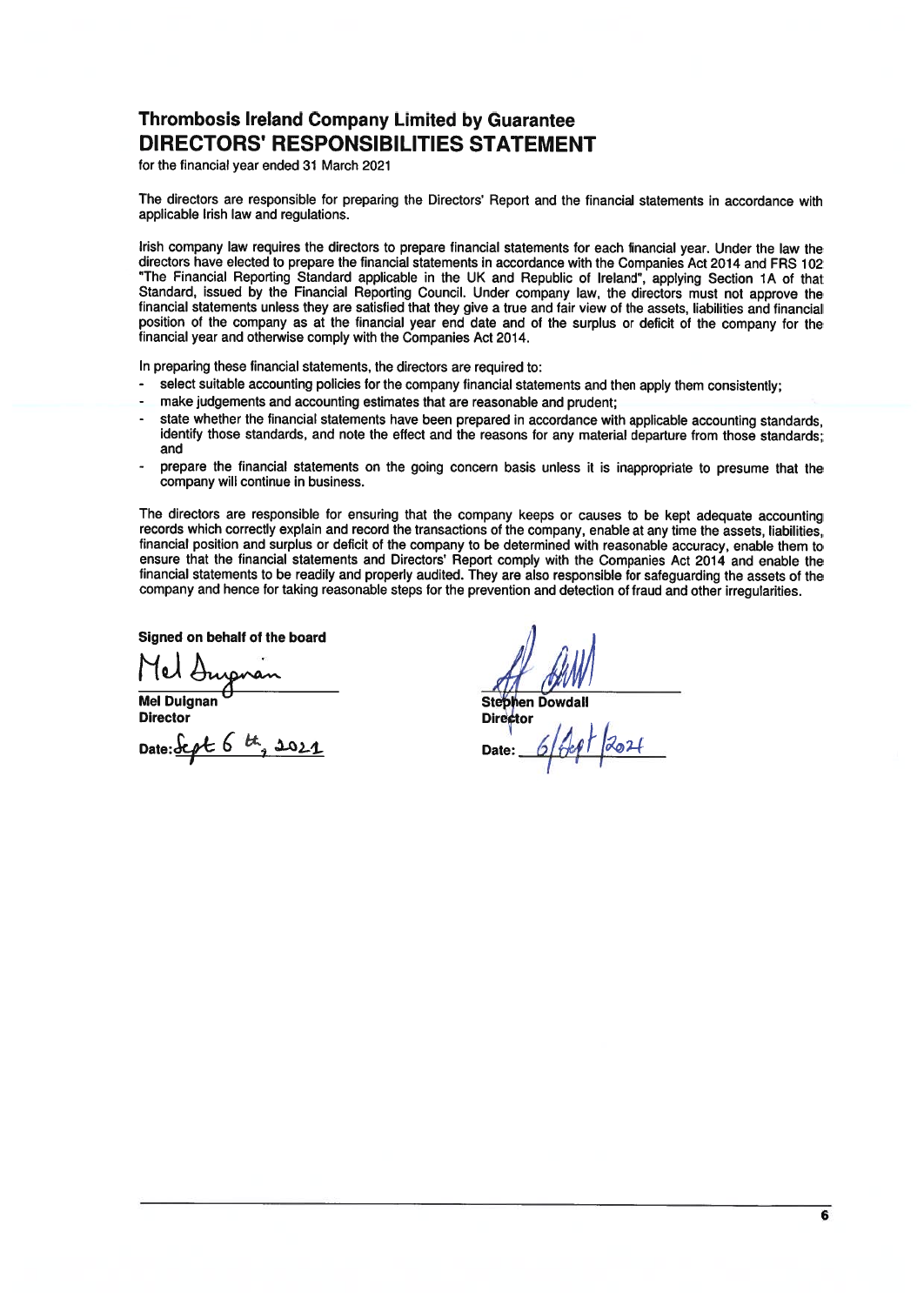# CrowleysDFK

# **INDEPENDENT AUDITOR'S REPORT**

# **to the Members of Thrombosis Ireland Company Limited by Guarantee**

### **Report on the audit of the financial statements**

### **Opinion**

**We have audited the financial statements of Thrombosis Ireland Company Limited by Guarantee ('the company') for the financial year ended 31 March 2021 which comprise the Income Statement, the Statement of Financial Position, the Reconciliation of Members' Funds, the Cash Flow Statement and notes to the financial statements, including the summary of significant accounting policies set out in note 2. The financial reporting framework that has been applied in their preparation is Irish Law and FRS 102 "The Financial Reporting Standard applicable in the UK and Republic of Ireland", issued in the United Kingdom by the Financial Reporting Council, applying Section 1A of that Standard.** 

**In our opinion the financial statements:** 

- **- give a true and fair view of the assets, liabilities and financial position of the company as at 31 March 2021 and of its surplus for the financial year then ended;**
- **- have been properly prepared in accordance with FRS 102 "The Financial Reporting Standard applicable in the UK and Republic of Ireland", applying Section 1A of that Standard; and**
- **- have been properly prepared in accordance with the requirements of the Companies Act 2014.**

### **Basis for opinion**

**We conducted our audit in accordance with International Standards on Auditing (Ireland) (ISAs (Ireland)) and applicable law. Our responsibilities under those standards are described below in the Auditor's responsibilities for the audit of the financial statements section of our report. We are independent of the company in accordance with the ethical requirements that are relevant to our audit of financial statements in Ireland, including the Ethical Standard for Auditors (Ireland) issued by the Irish Auditing and Accounting Supervisory Authority (IAASA), and the Provisions Available for Audits of Small Entities, in the circumstances set out in note 5 to the financial statements, and we have fulfilled our other ethical responsibilities in accordance with these requirements. We believe that the audit evidence we have obtained is sufficient and appropriate to provide a basis for our opinion.** 

### **Conclusions relating to going concern**

**In auditing the financial statements, we have concluded that the directors' use of the going concern basis of accounting in the preparation of the financial statements is appropriate.** 

**Based on the work we have performed, we have not identified any material uncertainties relating to events or conditions that, individually or collectively, may cast significant doubt on the company's ability to continue as a going concern for a period of at least twelve months from the date when the financial statements are authorised for issue.** 

**Our responsibilities and the responsibilities of the directors with respect to going concern are described in the relevant sections of this report.** 

### **Other Information**

**The directors are responsible for the other information. The other information comprises the information included in the annual report other than the financial statements and our Auditor's Report thereon. Our opinion on the financial statements does not cover the other information and, except to the extent otherwise explicitly stated in our report, we do not express any form of assurance conclusion thereon.** 

**Our responsibility is to read the other information and, in doing so, consider whether the other information is materially inconsistent with the financial statements or our knowledge obtained in the course of the audit, or otherwise appears to be materially misstated. If we identify such material inconsistencies or apparent material misstatements, we are required to determine whether there is a material misstatement in the financial statements or a material misstatement of the other information. If, based on the work we have performed, we conclude that there is a material misstatement of this other information, we are required to report that fact. We have nothing to report in this regard.** 

### **Opinions on other matters prescribed by the Companies Act 2014**

**In our opinion, based solely on the work undertaken in the course of the audit, we report that:** 

- **- the information given in the Directors' Report for the financial year for which the financial statements are prepared is consistent with the financial statements; and**
- **- the Directors' Report has been prepared in accordance with the Companies Act 2014.**

**We have obtained all the information and explanations which, to the best of our knowledge and belief, are necessary for the purposes of our audit.** 

**In our opinion the accounting records of the company were sufficient to permit the financial statements to be readily and properly audited. In our opinion the financial statements are in agreement with the accounting records.** 

www.crowlevsdfk.ie

16/17 College Green, Dublin, D02 V078 | +353 1 679 0800 5 Lapps Quay, Cork, T12 RW7D | +353 21 4272900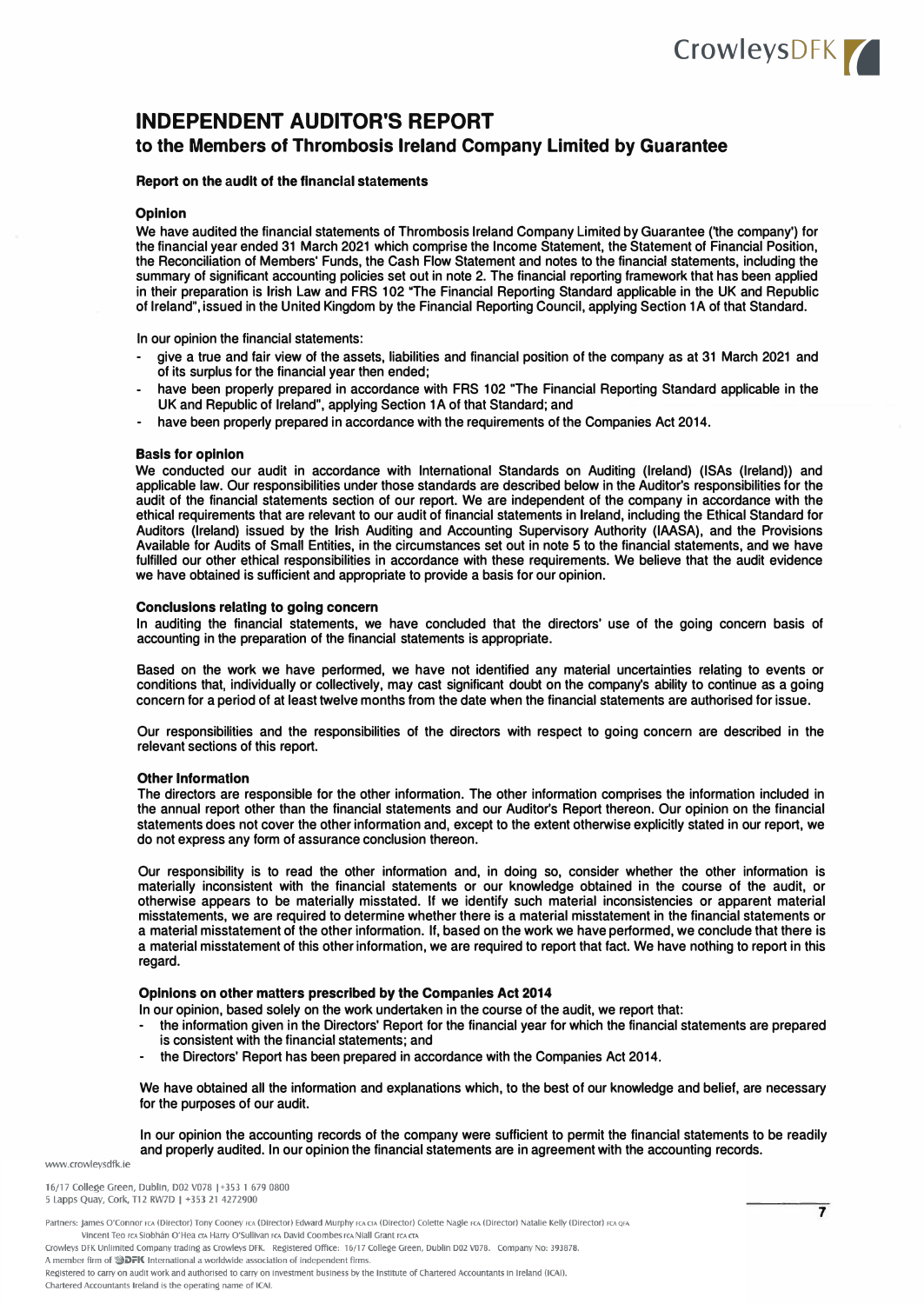

# **INDEPENDENT AUDITOR'S REPORT**

# **to the Members of Thrombosis Ireland Company Limited by Guarantee**

# **Matters on which we are required to report by exception**

Based on the knowledge and understanding of the company and its environment obtained in the course of the audit, we have not identified any material misstatements in the Directors' Report. The Companies Act 2014 requires us to report to you if, in our opinion, the disclosures of directors' remuneration and transactions required by sections 305 to 312 of the Act, which relate to disclosures of directors' remuneration and transactions are not complied with by the company. We have nothing to report in this regard.

### **Respective responsibilities**

### **Responslbllltles of directors for the financial statements**

As explained more fully in the Directors' Responsibilities Statement, the directors are responsible for the preparation of the financial statements in accordance with the applicable financial reporting framework that give a true and fair view, and for such internal control as they determine is necessary to enable the preparation of financial statements that are free from material misstatement, whether due to fraud or error.

In preparing the financial statements, the directors are responsible for assessing the company's ability to continue as a going concern, disclosing, if applicable, matters related to going concern and using the going concern basis of accounting unless management either intends to liquidate the company or to cease operation, or has no realistic alternative but to do so.

# **Auditor's responslbilltles for the audit of the financial statements**

Our objectives are to obtain reasonable assurance about whether the financial statements as a whole are free from material misstatement, whether due to fraud or error, and to issue an Auditor's Report that includes our opinion. Reasonable assurance is a high level of assurance, but is not a guarantee that an audit conducted in accordance with ISAs (Ireland) will always detect a material misstatement when it exists. Misstatements can arise from fraud or error and are considered material if, individually or in the aggregate, they could reasonably be expected to influence the economic decisions of users taken on the basis of these financial statements.

A further description of our responsibilities for the audit of the financial statements is contained in the appendix to this report, located at page 9, which is to be read as an integral part of our report.

# **The purpose of our audit work and to whom we owe our responslbllltles**

Our report is made solely to the company's members, as a body, in accordance with section 391 of the Companies Act 2014. Our audit work has been undertaken so that we might state to the company's members those matters we are required to state to them in an Auditor's Report and for no other purpose. To the fullest extent permitted by law, we do not accept or assume any responsibility to anyone other than the company and the company's members, as a body, for our audit work, for this report, or for the opinions we have formed.

m

Natalie Kelly<br>for and on behalf of **CROWLEYS DFK UNLIMITED COMPANY**  Chartered Accountants and Statutory Audit Firm 16/17 College Green Dublin 2 D02 V078

**Date:**  $6/09/1$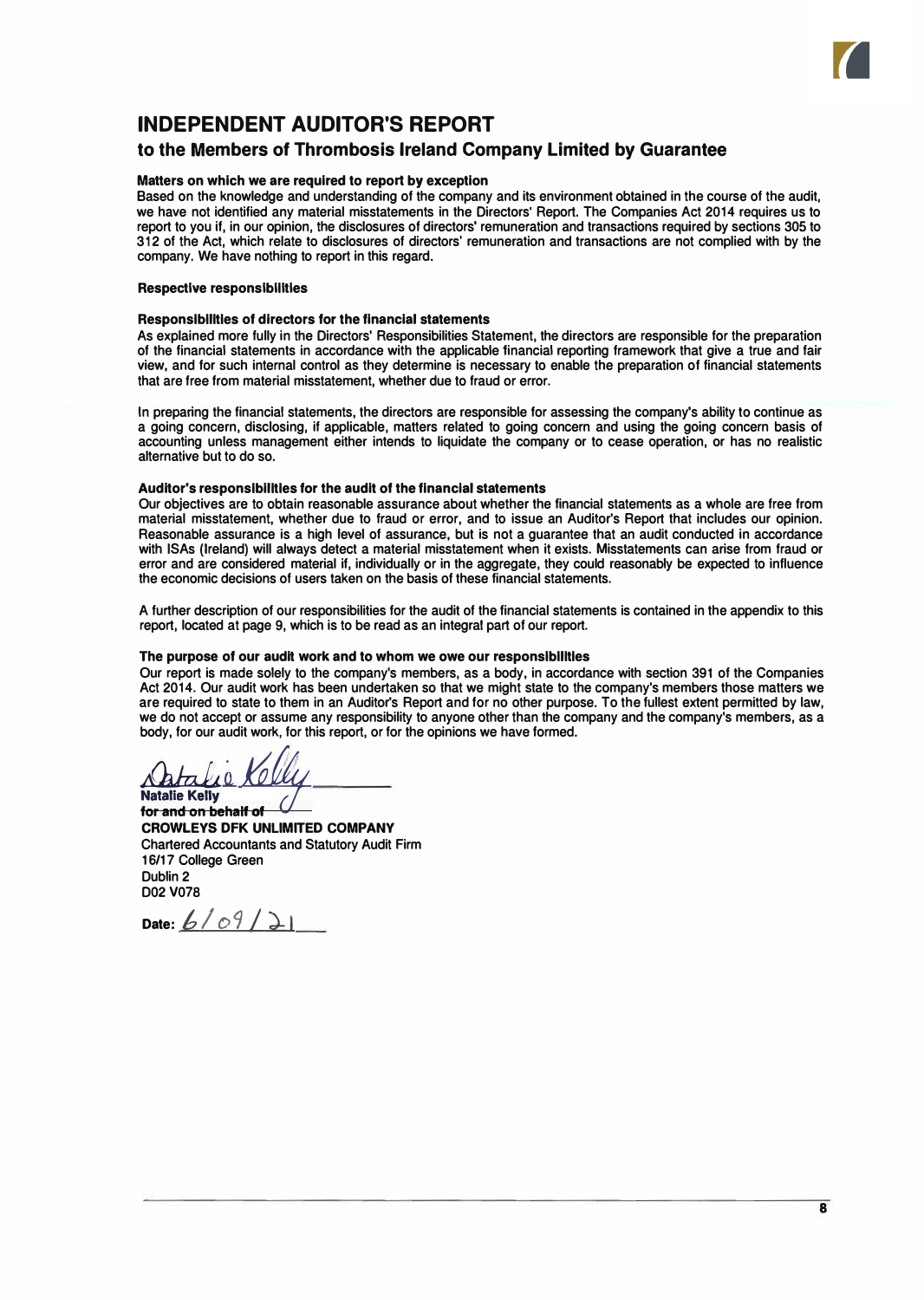# **Thrombosis Ireland Company Limited by Guarantee APPENDIX TO THE INDEPENDENT AUDITOR'S REPORT**

# Further information regarding the scope of our responsibilities as auditor

As part of an audit in accordance with ISAs (Ireland), we exercise professional judgement and maintain professional scepticism throughout the audit. We also:

- Identify and assess the risks of material misstatement of the financial statements, whether due to fraud or error, design and perform audit procedures responsive to those risks, and obtain audit evidence that is sufficient and appropriate to provide a basis for our opinion. The risk of not detecting a material misstatement resulting from fraud is higher than for one resulting from error, as fraud may involve collusion, forgery, intentional omissions, misrepresentations, or the override of internal control.
- Obtain an understanding of internal control relevant to the audit in order to design audit procedures that are appropriate in the circumstances, but not for the purpose of expressing an opinion on the effectiveness of the company's internal control.
- Evaluate the appropriateness of accounting policies used and the reasonableness of accounting estimates and related disclosures made by the directors.
- Conclude on the appropriateness of the directors' use of the going concern basis of accounting and, based on the audit evidence obtained, whether a material uncertainty exists related to events or conditions that may cast significant doubt on the company's ability to continue as a going concern. If we conclude that a material uncertainty exists, we are required to draw attention in our Auditor's Report to the related disclosures in the financial statements or, if such disclosures are inadequate, to modify our opinion. Our conclusions are based on the audit evidence obtained up to the date of our Auditor's Report. However, future events or conditions may cause the company to cease to continue as a going concern.
- Evaluate the overall presentation, structure and content of the financial statements, including the disclosures, and whether the financial statements represent the underlying transactions and events in a manner that achieves fair presentation.

We communicate with those charged with governance regarding, among other matters, the planned scope and timing of the audit and significant audit findings, including any significant deficiencies in internal control that we identify during our audit.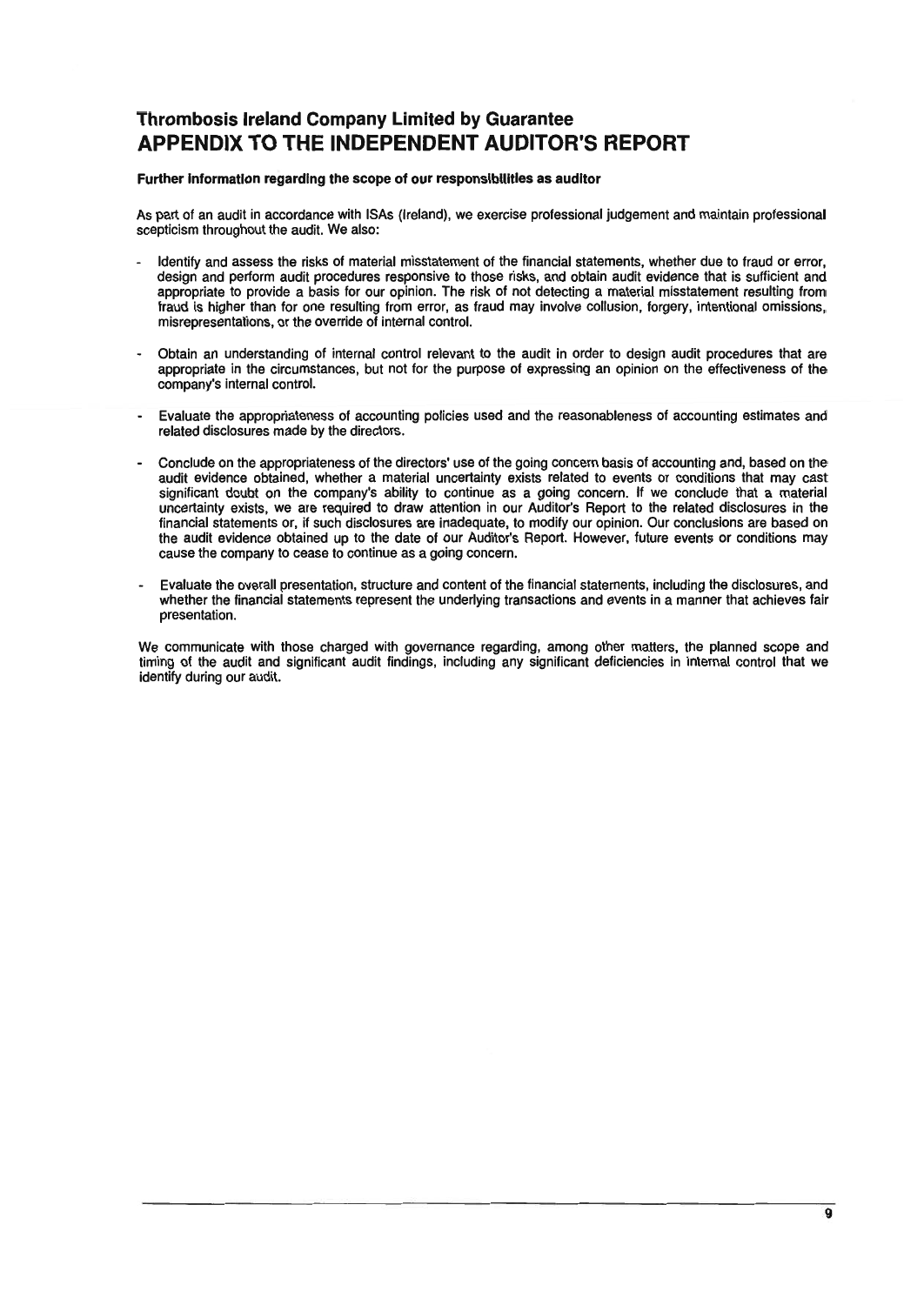# Thrombosis Ireland Company Limited by Guarantee **INCOME STATEMENT**

for the financial year ended 31 March 2021

|                                   | <b>Notes</b> | 2021<br>€ | 2020<br>€ |
|-----------------------------------|--------------|-----------|-----------|
| <b>Income</b>                     |              | 109,481   | 84,231    |
| <b>Expenditure</b>                |              | (86, 198) | (45, 793) |
| Surplus for the financial year    |              | 23,283    | 38,438    |
| <b>Total comprehensive income</b> |              | 23,283    | 38,438    |

 $\ddot{\phantom{0}}$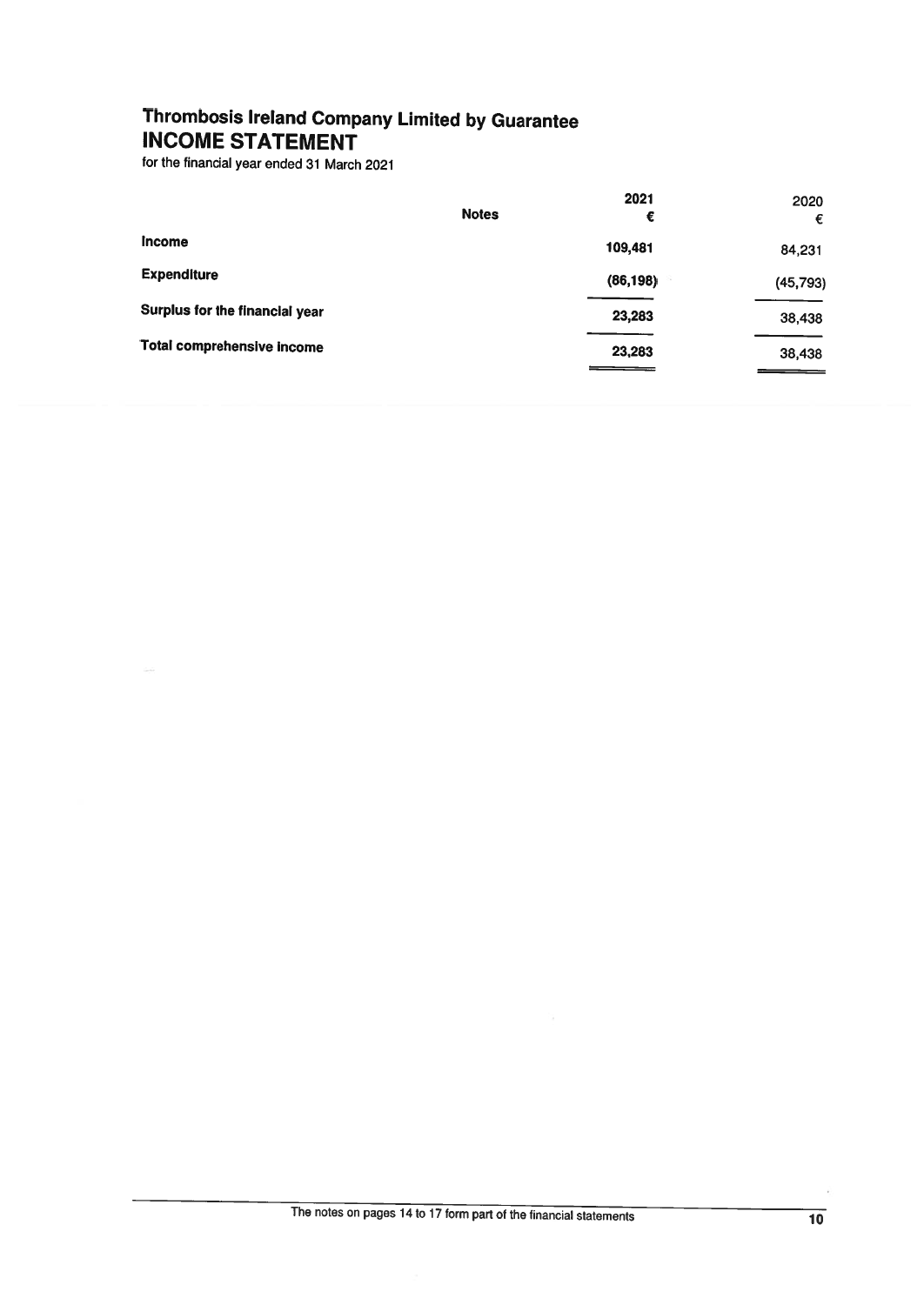# **Thrombosis Ireland Company Limited by Guarantee STATEMENT OF FINANCIAL POSITION**

endren

as at 31 March 2021

|                                                       |              | 2021    | 2020    |
|-------------------------------------------------------|--------------|---------|---------|
|                                                       | <b>Notes</b> | €       | €       |
| <b>Fixed Assets</b>                                   |              |         |         |
| Tangible assets                                       | 8            | 752     | 1,616   |
| <b>Current Assets</b>                                 |              |         |         |
| <b>Debtors</b>                                        | 9            | 116     | 113     |
| Cash and cash equivalents                             |              | 91,566  | 64,718  |
|                                                       |              | 91,682  | 64,831  |
| <b>Creditors: Amounts falling due within one year</b> | 10           | (4,700) | (1,996) |
| <b>Net Current Assets</b>                             |              | 86,982  | 62,835  |
| <b>Total Assets less Current Liabilities</b>          |              | 87,734  | 64,451  |
|                                                       |              |         |         |
| <b>Reserves</b>                                       |              |         |         |
| Income statement                                      |              | 87,734  | 64,451  |
| <b>Members' Funds</b>                                 |              | 87,734  | 64,451  |
|                                                       |              |         |         |

The financial statements have been prepared in accordance with the provisions applicable to companies subject to the small companies' regime and in accordance with FRS 102 "The Financial Reporting Standard applicable in th

Approved by the board on

**Mel Duignan Director** 

 $\frac{d}{d}$  20 and signed on its behalf by:

Stephen Dowdall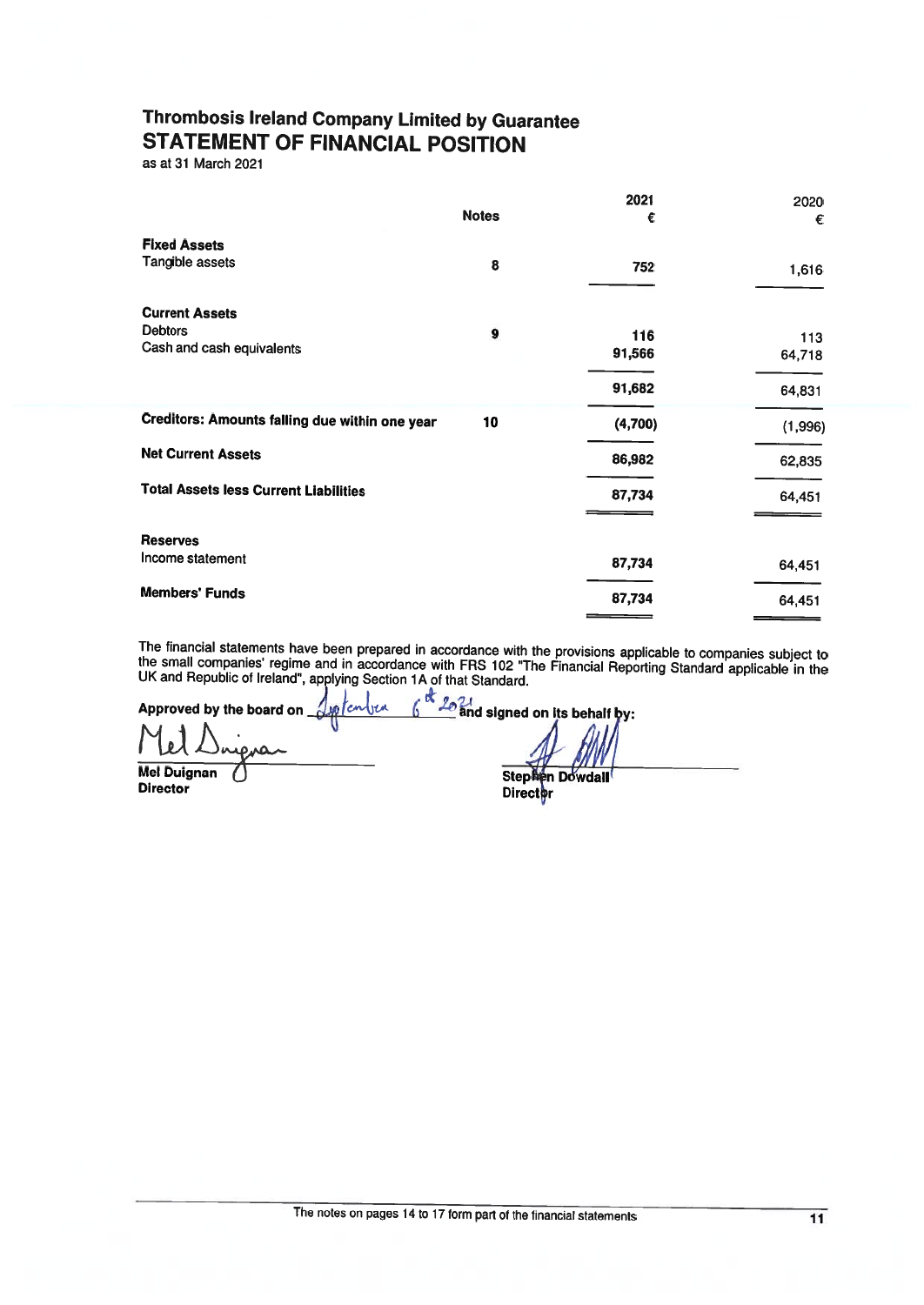# **Thrombosis Ireland Company Limited by Guarantee<br>RECONCILIATION OF MEMBERS' FUNDS**

as at 31 March 2021

| <b>Retained</b><br>surplus |        |
|----------------------------|--------|
| €                          | €      |
| 26,013                     | 26,013 |
| 38,438                     | 38,438 |
| 64,451                     | 64,451 |
| 23,283                     | 23,283 |
| 87,734                     | 87,734 |
|                            |        |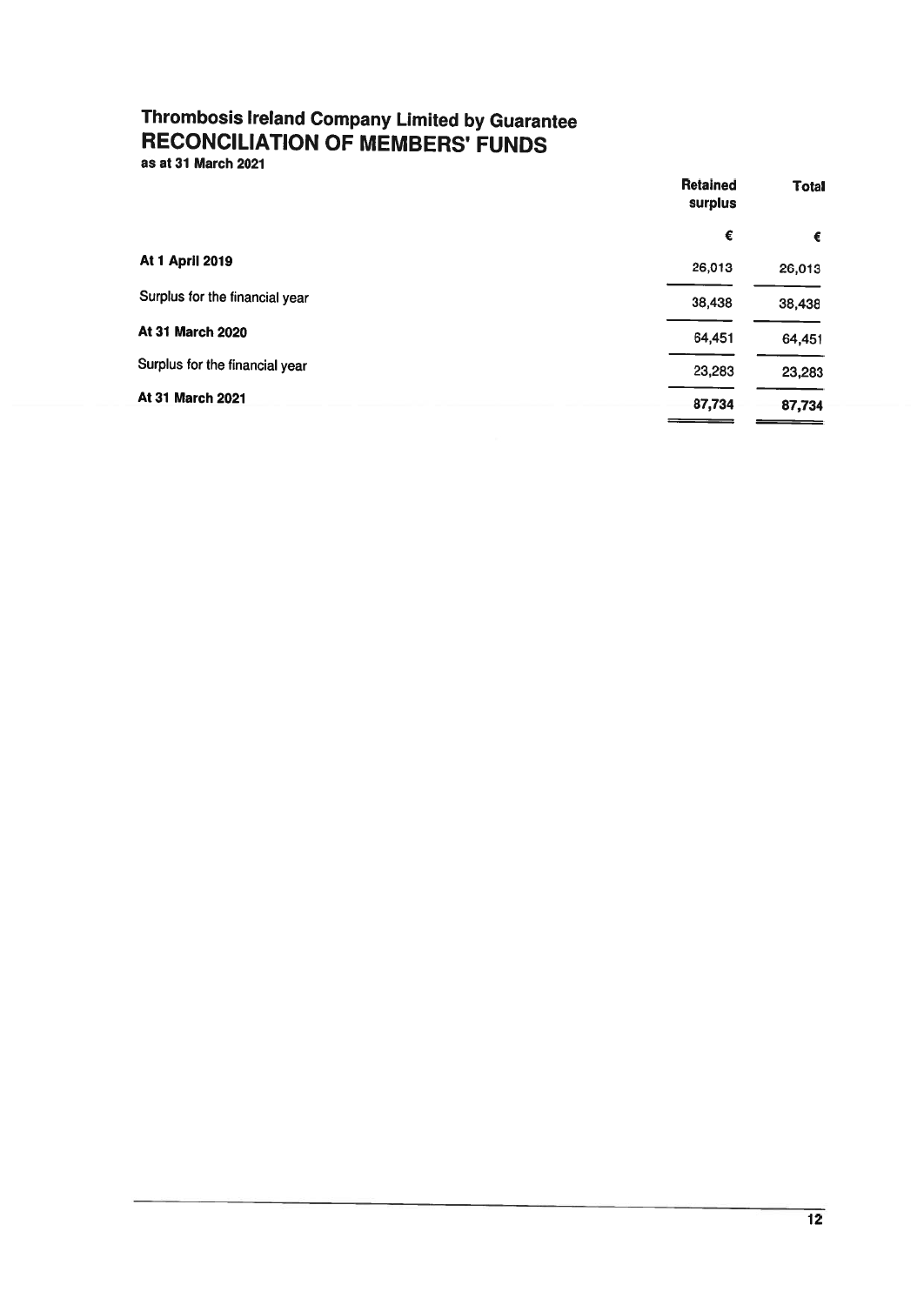# **Thrombosis Ireland Company Limited by Guarantee CASH FLOW STATEMENT**

for the financial year ended 31 March 2021

|                                                                                                       |              | 2021             | 2020             |
|-------------------------------------------------------------------------------------------------------|--------------|------------------|------------------|
| Cash flows from operating activities                                                                  | <b>Notes</b> | €                | €                |
| Surplus for the financial year<br>Adjustments for:<br>Depreciation                                    |              | 23,283<br>864    | 38,438<br>667    |
|                                                                                                       |              | 24,147           | 39,105           |
| Movements in working capital:<br>Movement in debtors<br>Movement in creditors                         |              | (3)<br>2,704     | 3<br>(112)       |
| Cash generated from operations                                                                        |              | 26,848           | 38,996           |
| Net increase in cash and cash equivalents<br>Cash and cash equivalents at beginning of financial year |              | 26,848<br>64,718 | 38,996<br>25,722 |
| Cash and cash equivalents at end of financial year                                                    | 14           | 91,566           | 64,718           |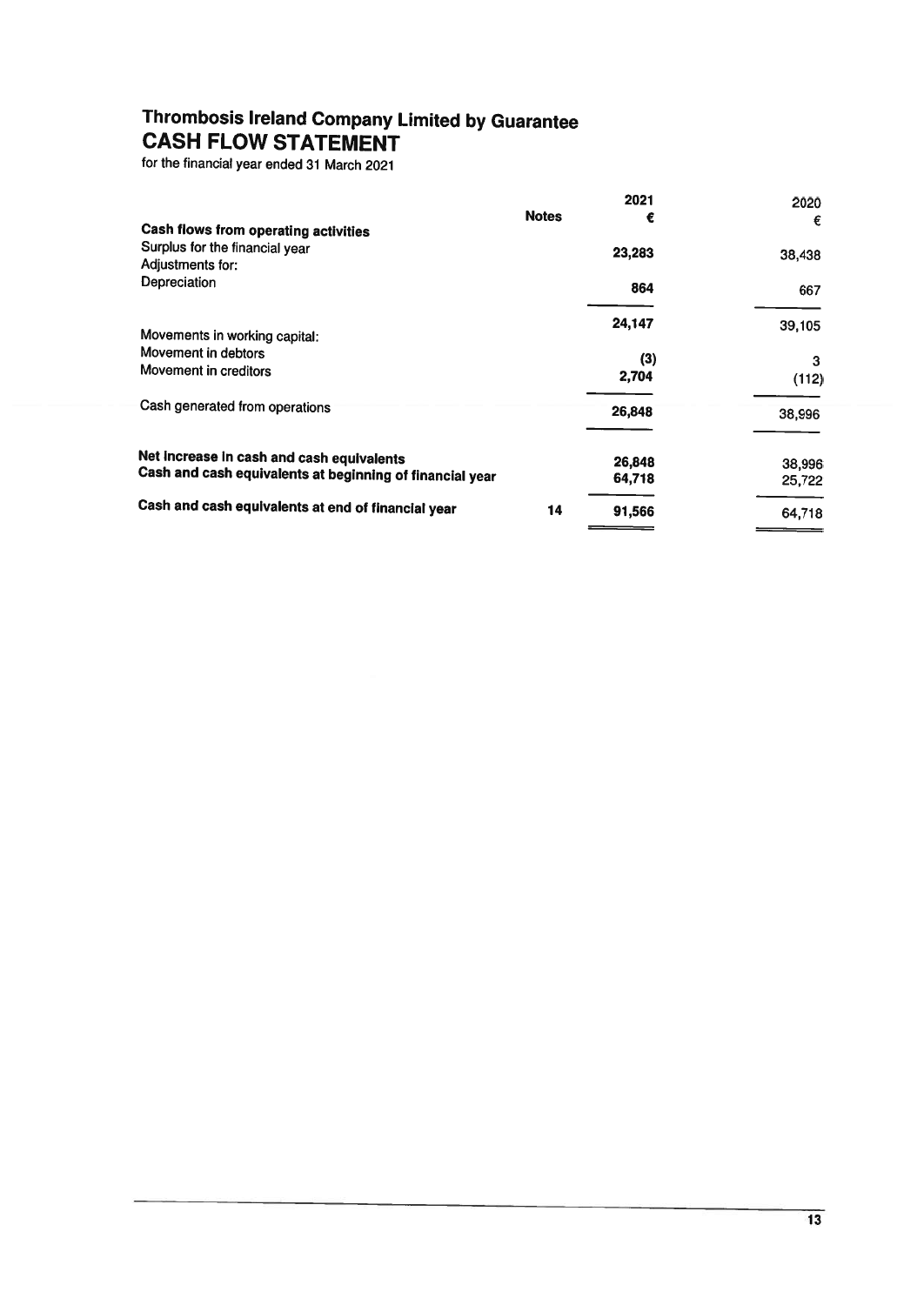for the financial year ended 31 March 2021

#### $\mathbf 1$ . **GENERAL INFORMATION**

Thrombosis Ireland is a company limited by guarantee (registered under Part 18 of the Companies Act 2014) incorporated and registered in the Republic of Ireland (CRO Number: 578906). The registered office of the company is Unit 4, Terenure Enterprise Centre, 17 Rathfarnham Road, Dublin 6W, which is also the principal place of business of the company. The nature of the company's operations and its principal activities are set out in the Directors' Report. The financial statements have been presented in Euro ( $\epsilon$ ) which is also the functional currency of the company.

#### SUMMARY OF SIGNIFICANT ACCOUNTING POLICIES  $2.$

The following accounting policies have been applied consistently in dealing with items which are considered material in relation to the company's financial statements.

## **Statement of compliance**

The financial statements of the company for the year ended 31 March 2021 have been prepared in accordance with the provisions of FRS 102 Section 1A (Small Entities) and the Companies Act 2014.

### **Basis of preparation**

The financial statements have been prepared on the going concern basis and in accordance with the historical cost convention except for certain properties and financial instruments that are measured at revalued amounts or fair values, as explained in the accounting policies below. Historical cost is generally based on the fair value of the consideration given in exchange for assets. The financial reporting framework that has been applied in their preparation is the Companies Act 2014 and FRS 102 "The Financial Reporting Standard applicable in the UK and Republic of Ireland" Section 1A, issued by the Financial Reporting Council.

The company qualifies as a small company as defined by section 280A of the Companies Act 2014 in respect of the financial year, and has applied the rules of the 'Small Companies Regime' in accordance with section 280C of the Companies Act 2014 and Section 1A of FRS 102.

### Income

Income is comprised of donations and grants. Voluntary income is included in the Income and Expenditure account when the company is legally entitled to it, its financial value can be quantified with reasonable certainty and there is reasonable certainty of its ultimate receipt. Grants for activities are recognised as income when the related conditions for legal entitlement have been met.

### **Financial Instruments**

Debt instruments (other than those wholly repayable or receivable within one year), including loans and other accounts receivable and payable, are initially measured at present value of the future cash flows and subsequently at amortised cost using the effective interest method. Debt instruments that are payable or receivable within one year, typically debtors and creditors, are measured, initially and subsequently, at the undiscounted amount of the cash or other consideration expected to be paid or received. However, if the arrangements of a short-term instrument constitute a financing transaction, like the payment of a debt deferred beyond normal business terms or financed at a rate of interest that is not a market rate or in the case of an out-right short-term loan not at market rate, the financial asset or liability is measured, initially, at the present value of the future cash flow discounted at a market rate of interest for a similar debt instrument and subsequently at amortised cost.

Financial assets that are measured at cost and amortised cost are assessed at the end of each reporting period for objective evidence of impairment. If objective evidence of impairment is found, an impairment loss is recognised in the Statement of Financial Activities.

For financial assets measured at amortised cost, the impairment loss is measured as the difference between an asset's carrying amount and the present value of estimated cash flows discounted at the asset's original effective interest rate. If a financial asset has a variable interest rate, the discount rate for measuring any impairment loss is the current effective interest rate determined under the contract.

For financial assets measured at cost less impairment, the impairment loss is measured as the difference between an asset's carrying amount and best estimate of the recoverable amount, which is an approximation of the amount that the charity would receive for the asset if it were to be sold at the balance sheet date.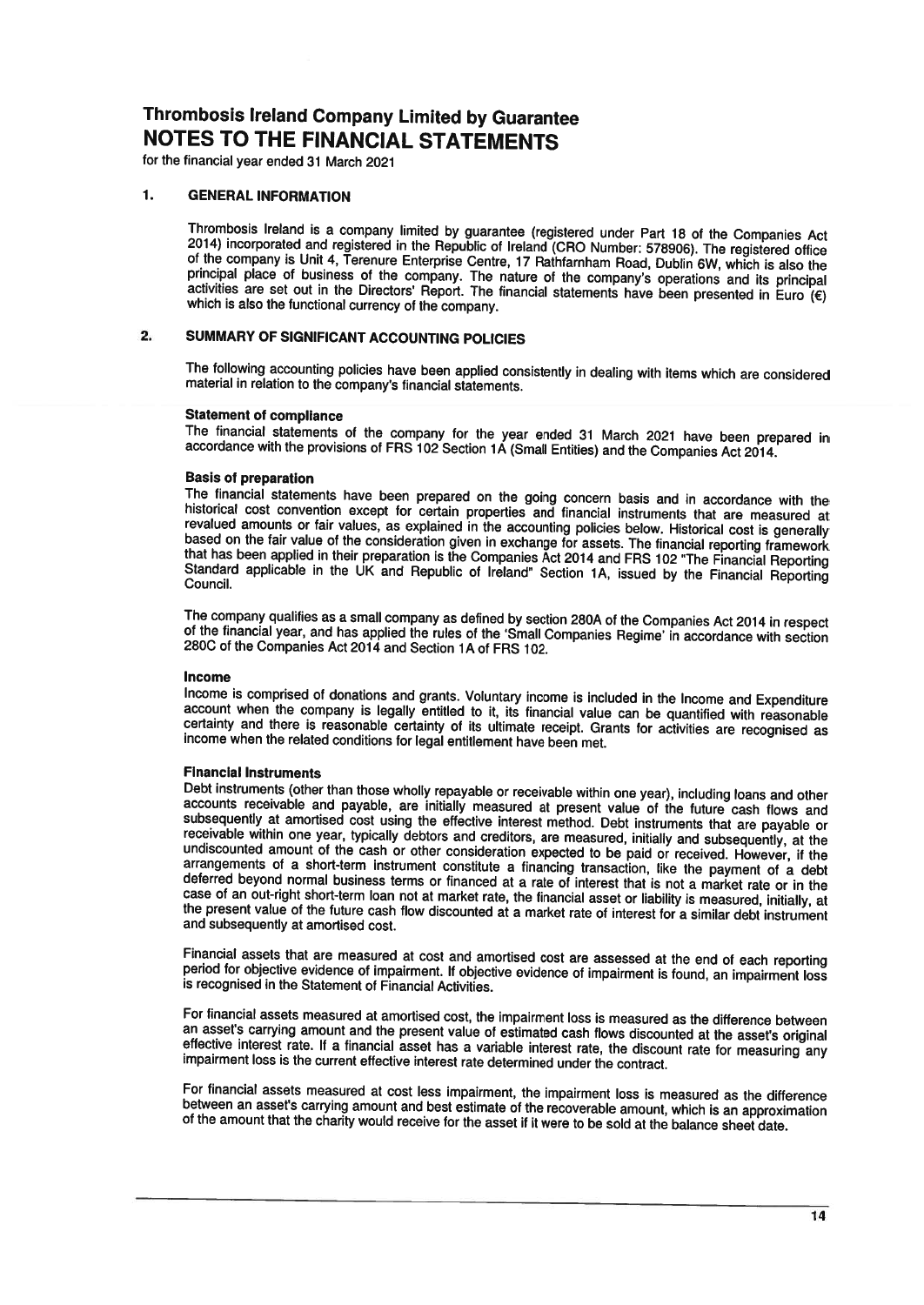for the financial year ended 31 March 2021

# Tangible fixed assets and depreciation

Tangible fixed assets are stated at cost or at valuation, less accumulated depreciation. The charge to depreciation is calculated to write off the original cost or valuation of tangible fixed assets, less their estimated residual value, over their expected useful lives as follows:

| Fixtures, fittings and equipment | 10% Straight line        |
|----------------------------------|--------------------------|
| Computer equipment               | 20% to 33% Straight line |

The carrying values of tangible fixed assets are reviewed annually for impairment in periods if events or changes in circumstances indicate the carrying value may not be recoverable.

### **Trade and other debtors**

Trade and other debtors are initially recognised at fair value and thereafter stated at amortised cost using the effective interest method less impairment losses for bad and doubtful debts except where the effect of discounting would be immaterial. In such cases the receivables are stated at cost less impairment losses for bad and doubtful debts.

# **Trade and other creditors**

Trade annd other creditors are initially recognised at fair value and thereafter stated at amortised cost using the effective interest rate method, unless the effect of discounting would be immaterial, in which case they are stated at cost.

### **Taxation**

No current or deferred taxation arises as the charity has been granted charitable exemption. Irrecoverable valued added tax is expensed as incurred.

#### SIGNIFICANT ACCOUNTING JUDGEMENTS AND KEY SOURCES OF ESTIMATION UNCERTAINTY  $3.$

The preparation of these financial statements requires management to make judgements, estimates and assumptions that affect the application of policies and reported amounts of assets and liabilities, income and expenses.

Judgements and estimates are continually evaluated and are based on historical experiences and other factors, including expectations of future events that are believed to be reasonable under the circumstances.

### Accounting for depreciation:

The company provides for depreciation on its tangible fixed assets. Tangible fixed assets are stated at cost or at valuation, less accumulated depreciation. The charge to depreciation is calculated to write off the original cost or valuation of tangible fixed assets, less their estimated residual value, over their expected useful lives. The directors review on an on-going basis the charge to depreciation to ensure it is consistent with the expected residual value applicable to the different categories of tangibles. The total amount of assets subject to depreciation is €752 (2020: €1,616).

# **Useful Lives of Tangible Fixed Assets**

Long-lived assets comprising primarily of office furniture and computer equipment represent a significant<br>portion of the total assets. The annual depreciation and amortisation charge depends primarily on the estimated lives of each type of asset and, in certain circumstances, estimates of residual values. The trustees regularly review these useful lives by considering technological change, patterns of consumption, physical condition and expected economic utilisation of the assets. Changes in the useful lives can have a significant impact on the depreciation and amortisation charge for the financial year.

# **Going Concern**

The directors have prepared budgets for a period of at least twelve months from the date of the approval of the financial statements which demonstrate that there is no material uncertainty regarding the company's ability to meet its liabilities as they fall due, and to continue as a going concern. On this basis the directors consider it appropriate to prepare the financial statements on a going concern basis. Accordingly, these financial statements do not include any adjustments to the carrying amounts and the classification of the assets and liabilities that may arise if the charity was unable to continue as a going concern.

#### DEPARTURE FROM COMPANIES ACT 2014 PRESENTATION 4.

The directors have elected to present an Income Statement instead of a Profit and Loss Account in these financial statements as this company is a not-for-profit entity.

continued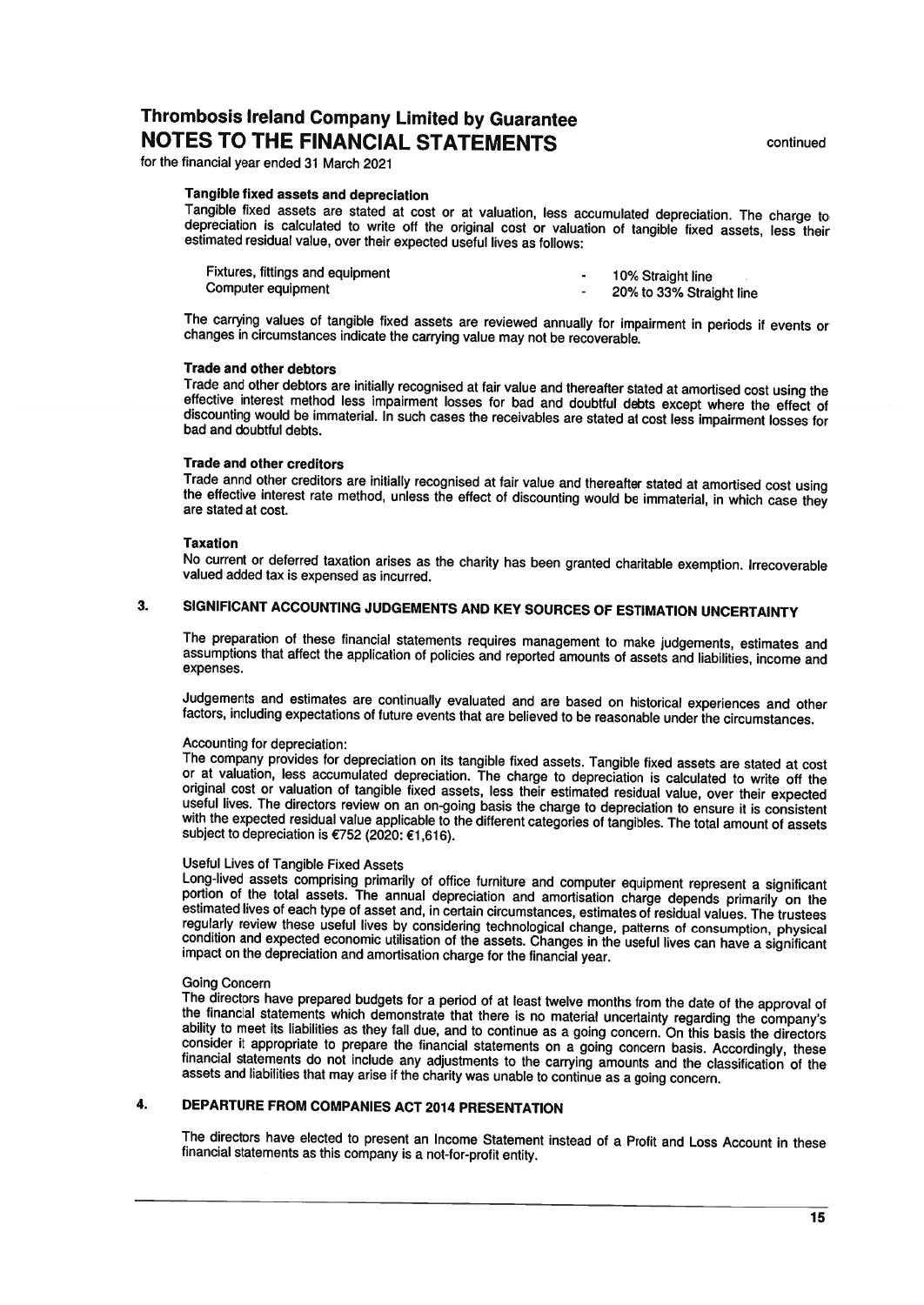for the financial year ended 31 March 2021

#### $5.$ PROVISIONS AVAILABLE FOR AUDITS OF SMALL ENTITIES

In common with many other charitable companies of our size and nature, we use our auditors to assist with the preparation of the financial statements and to prepare and submit returns to the Companies Registration Office.

#### $6.$ **OPERATING SHIPPLUS**

| - - - - - - - - - - - - - - - - - - -       | 2021 | 2020 |
|---------------------------------------------|------|------|
| Operating surplus is stated after charging: |      |      |
| Depreciation of tangible fixed assets       | 864  | 667  |
|                                             |      |      |

#### $\overline{7}$ . **EMPLOYEES**

The average monthly number of employees, including directors, during the financial year was 0, (2020 - 0).

#### 8. **TANGIBLE FIXED ASSETS**

|                                     | <b>Fixtures,</b><br>fittings and<br>equipment | <b>Computer</b><br>equipment | <b>Total</b> |
|-------------------------------------|-----------------------------------------------|------------------------------|--------------|
|                                     | €                                             | €                            | €            |
| <b>Cost</b><br>At 1 April 2020      |                                               |                              |              |
|                                     | 589                                           | 2,004                        | 2,593        |
| At 31 March 2021                    | 589                                           | 2,004                        | 2,593        |
|                                     |                                               |                              |              |
| <b>Depreciation</b>                 |                                               |                              |              |
| At 1 April 2020                     | 114                                           | 863                          | 977          |
| Charge for the financial year       | 196                                           | 668                          | 864          |
| At 31 March 2021                    | 310                                           | 1,531                        | 1,841        |
| Net book value                      |                                               |                              |              |
| At 31 March 2021                    | 279                                           | 473                          |              |
|                                     |                                               |                              | 752          |
| At 31 March 2020                    | 475                                           | 1,141                        | 1,616        |
|                                     |                                               |                              |              |
| <b>DEBTORS</b>                      |                                               | 2021                         |              |
|                                     |                                               | €                            | 2020<br>€    |
|                                     |                                               |                              |              |
| Prepayments                         |                                               | 116                          | 113          |
|                                     |                                               |                              |              |
| <b>CREDITORS</b>                    |                                               | 2021                         | 2020         |
| Amounts falling due within one year |                                               | €                            | €            |
| <b>Accruals</b>                     |                                               |                              |              |
|                                     |                                               | 4,700                        | 1,996        |

#### $11.$ **STATUS**

9.

10.

The liability of the members is limited.

Every member of the company undertakes to contribute to the assets of the company in the event of its being wound up while they are members, or within one year thereafter, for the payment of the debts and liabilities of the company contracted before they ceased to be members, and of the costs, charges and expenses of winding up, and for the adjustment of the rights of the contributors among themselves, such amount as may<br>be required, not exceeding  $\epsilon$  2.

continued

a a ch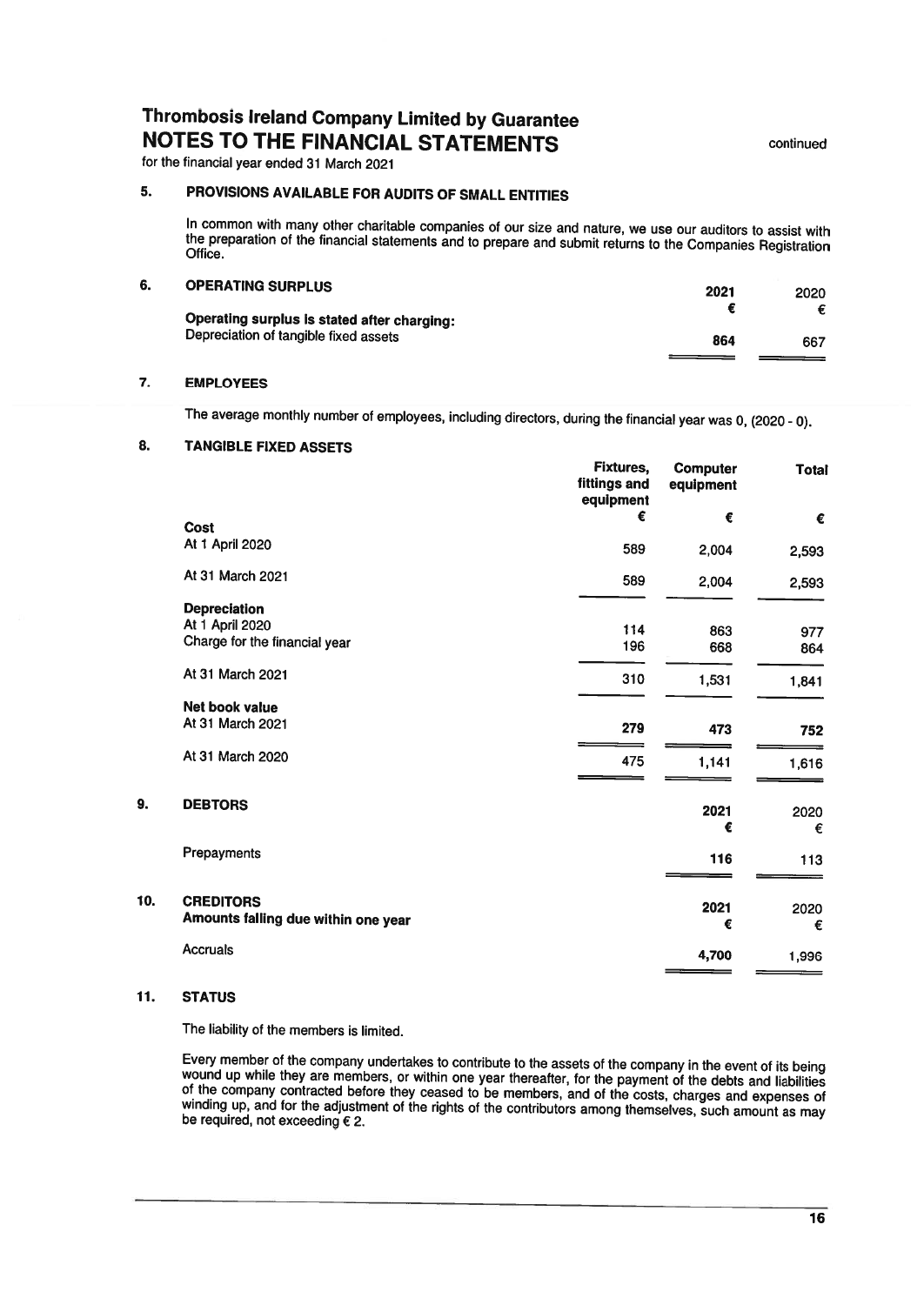continued

for the financial year ended 31 March 2021

#### $12.$ **CAPITAL COMMITMENTS**

The company had no material capital commitments at the financial year ended 31 March 2021.

#### $13.$ **EVENTS AFTER END OF REPORTING PERIOD**

There have been no significant events affecting the Company since the year end.

| 14. | <b>CASH AND CASH EQUIVALENTS</b> | 2021   | 2020   |
|-----|----------------------------------|--------|--------|
|     | Cash and bank balances           | 91,566 | 64.718 |

#### $15.$ **APPROVAL OF FINANCIAL STATEMENTS**

The financial statements were approved and authorised for issue by the board of directors on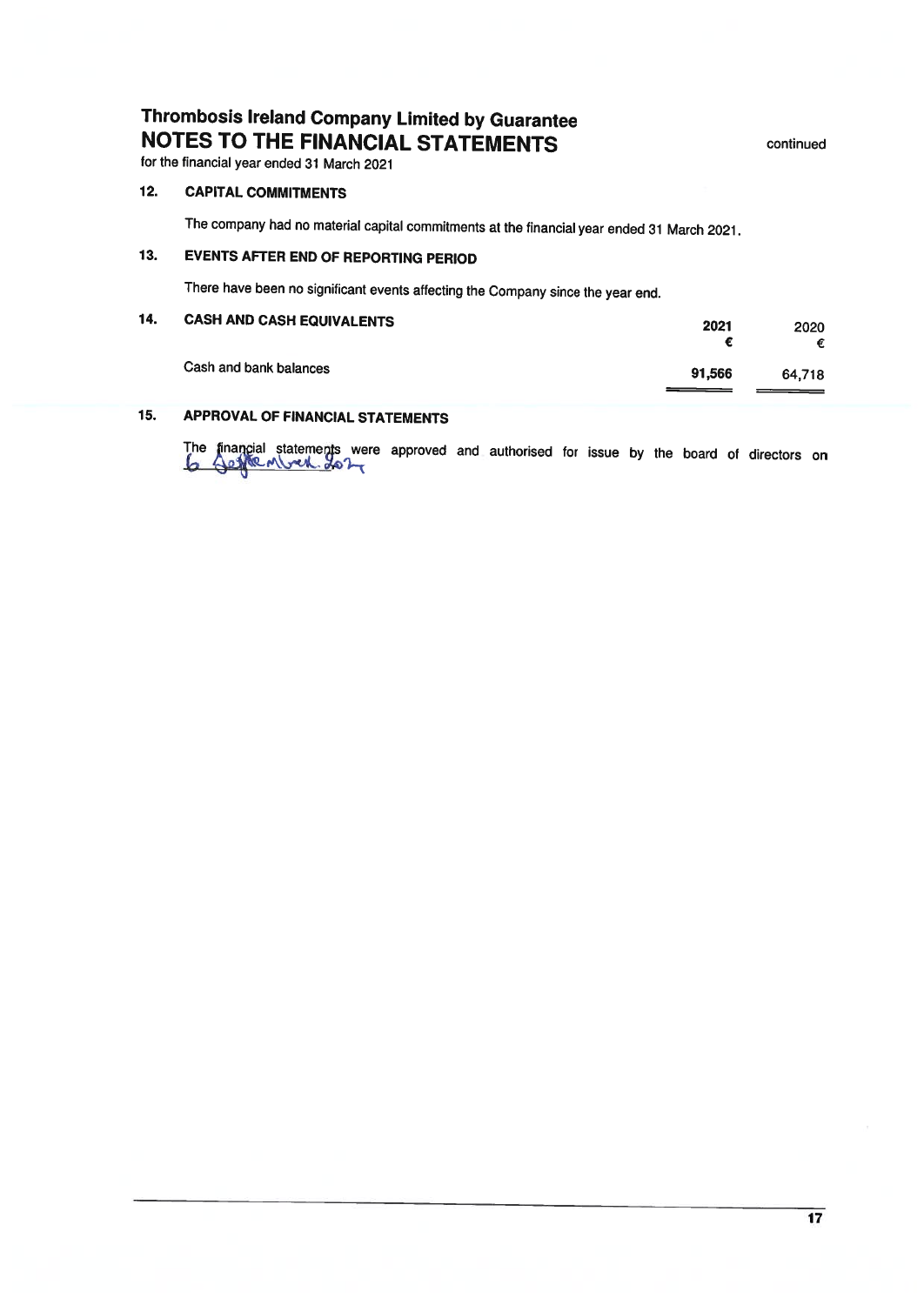# **THROMBOSIS IRELAND COMPANY LIMITED BY GUARANTEE**

# **SUPPLEMENTARY INFORMATION**

# **RELATING TO THE FINANCIAL STATEMENTS**

# FOR THE FINANCIAL YEAR ENDED 31 MARCH 2021

# NOT COVERED BY THE REPORT OF THE AUDITORS

# THE FOLLOWING PAGES DO NOT FORM PART OF THE AUDITED FINANCIAL STATEMENTS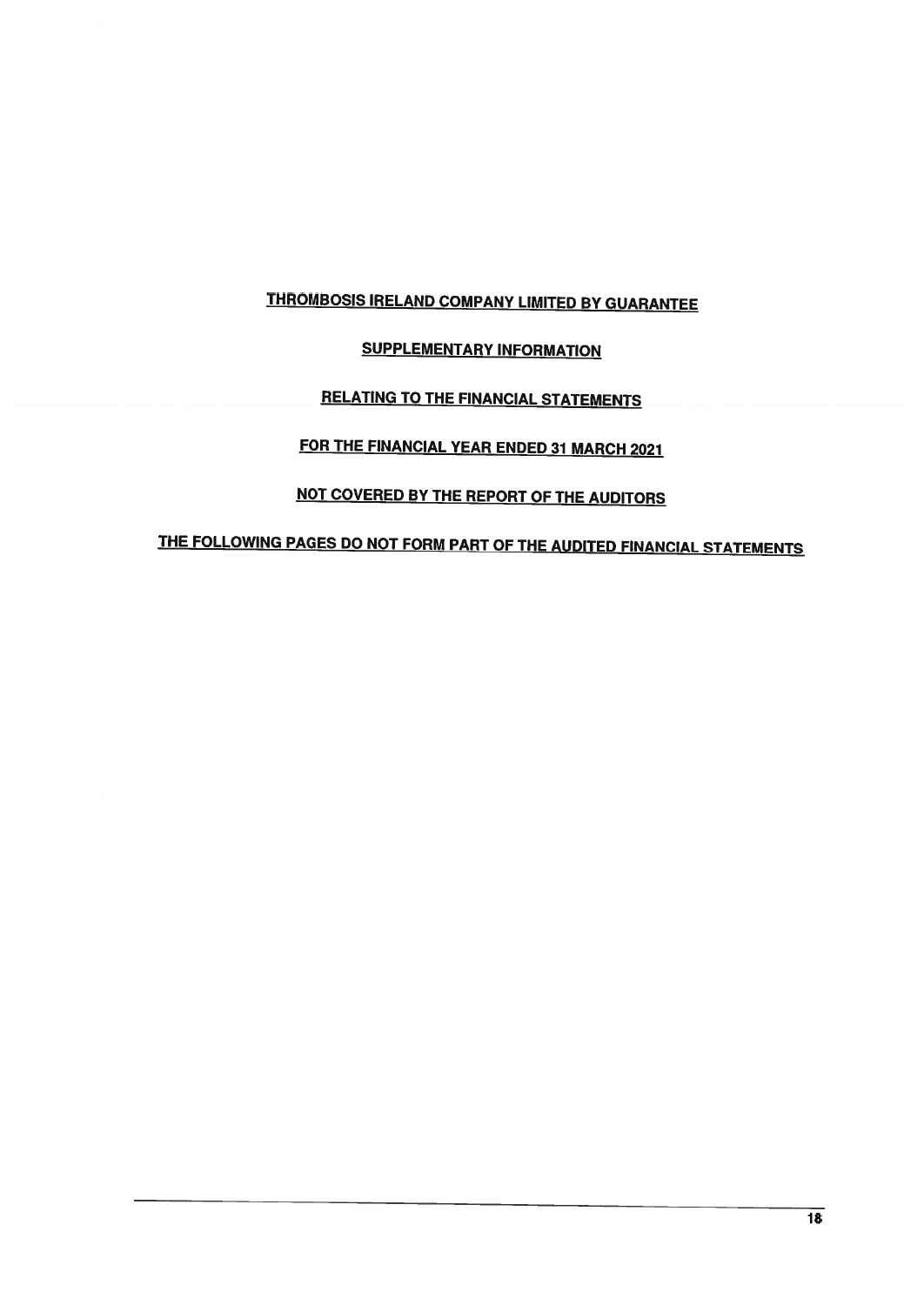# Thrombosis Ireland Company Limited by Guarantee<br>SUPPLEMENTARY INFORMATION RELATING TO THE FINANCIAL STATEMENTS TRADING STATEMENT

for the financial year ended 31 March 2021

|                    | <b>Schedule</b> | 2021<br>€ | 2020<br>€ |
|--------------------|-----------------|-----------|-----------|
| Income             |                 | 109,481   | 84,231    |
| Overhead expenses  | 1               | (86, 198) | (45, 793) |
| <b>Net surplus</b> |                 | 23,283    | 38,438    |

The supplementary information does not form part of the audited financial statements